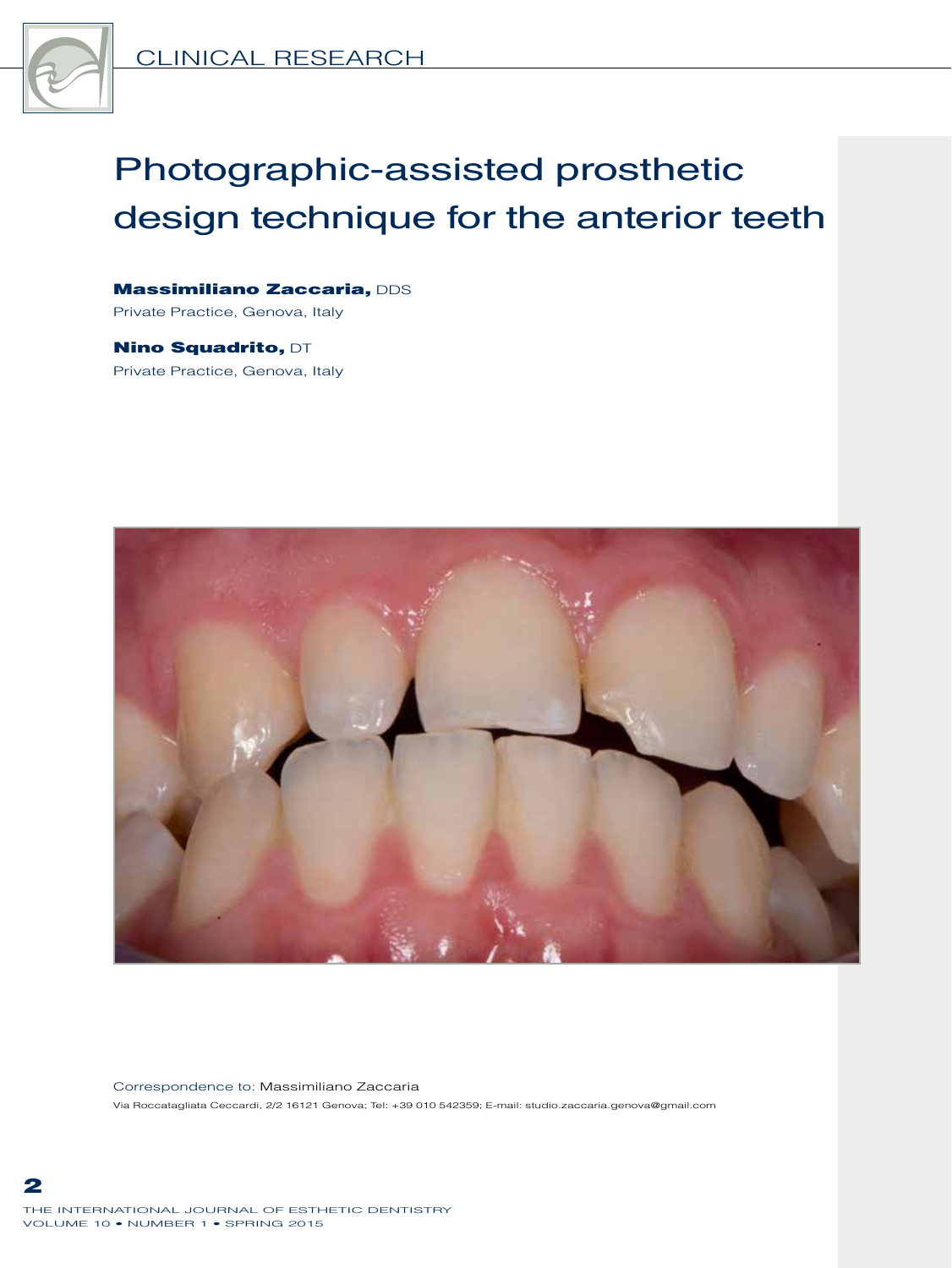

## **Abstract**

The aim of this article is to propose a standardized protocol for treating all inesthetic anterior maxillary situations using a well-planned clinical and photographic technique. As inesthetic aspects should be treated as a pathology, instruments to make a diagnosis are necessary. The prosthetic design to resolve inesthetic aspects, in respect of the function, should be considered a therapy, and, as such, instruments to make a

prognosis are necessary. A perspective study was conducted to compare the involvement of patients with regard to the alterations to be made, initially with only a graphic esthetic previsualization, and later with an intraoral functional and esthetic previsualization. Significantly different results were shown for the two techniques. The instruments and steps necessary for the intraoral functional and esthetic previsualization technique are explained in detail in this article. *(Int J Esthet Dent 2015;10:XXX–XXX)*

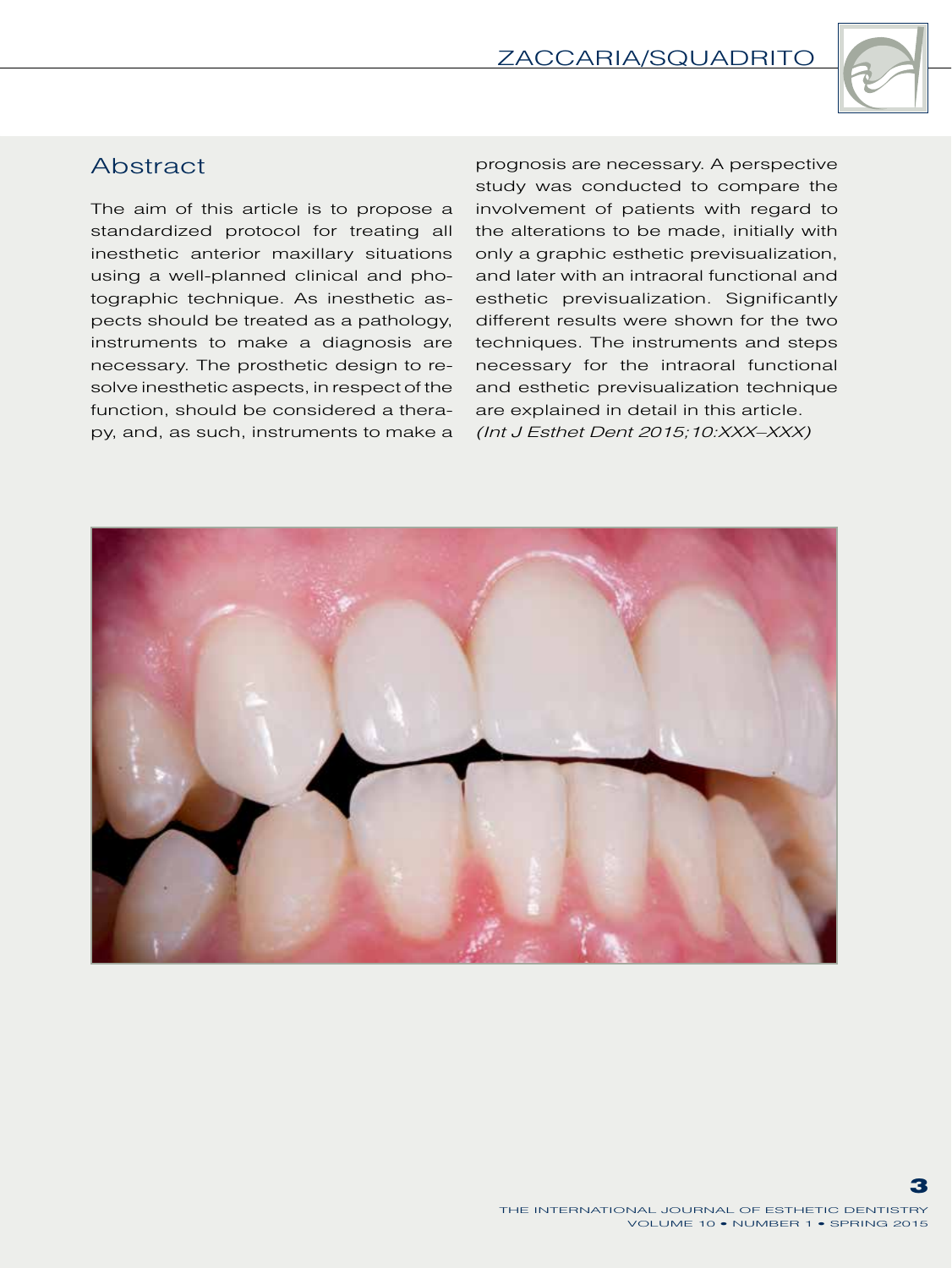

## Introduction

We have long adopted the Digital Smile Design technique,<sup>1</sup> which has proved to be a very effective instrument for communication between the clinician and the dental technician. However, we have realized that to communicate with the patient in everyday clinical practice it is necessary to offer more powerful evaluation instruments. Further, we have found that functional problems have sometimes prevented the realization in actuality of what was processed graphically.

It has therefore become our consolidated practice to carry out the graphic processing stage privately. We always do an intraoral previsualization, at which time the patient sees the proposed alterations and the dental team is able to assess the possibility of creating the prosthetic design from a functional point of view.2,3

To make the graphic processing predictable and usable by all, it is necessary to accurately identify the inesthetic elements to be evaluated during the esthetic diagnosis. A simple and readily usable diagnostic protocol was devised to accurately identify the inesthetic elements, to show the patient in a convincing manner the possibilities for improving the smile, and to allow the team to check the function of the prosthetic design.

To prove the effectiveness of the proposed technique, we compared it with a purely graphic technique. We formed a group of 10 patients who had requested a prosthetic improvement of the esthetic aspect of their anterior maxillary teeth. All the patients underwent the Digital Smile Design technique for an improvement simulation of the aspect of their anterior maxillary teeth.

The patients were first shown the graphic simulation and, irrespective of their given opinion, the intraoral simulation of the prosthetic design was carried out only later. We evaluated the degree of the patients' involvement in the two techniques, and the degree of reliability of the intraoral prosthetic design presented to the patients.

## **Materials**

The observation group comprised 10 patients who had spontaneously requested prosthetic treatment to improve the esthetic aspect of their anterior maxillary teeth. This group was made up entirely of patients from authors' private practice. The patients were informed that they would take part in a study, and signed informed consent forms. The procedures followed the standards set by the Italian authorities (Decree of 17 December, 2004), and the Declaration of Helsinki (2008).

The patients comprised men and women between the ages of 22 and 65. The photographic analysis was carried out using a D800 FX camera (Nikon) with images acquired in raw format, an AF-S Micro-Nikkor 105 mm f/2.8G ED VR lens (Nikon), and a SB-R200 flash (Nikon).

The photos were all standardized and taken with a camera that was consistently held at approximately the same distance from the patient's face (about 85 cm for the face shots and about 20 cm for the intraoral and smile shots). The computer used had a Windows 7 Ultimate 64 Bit platform (Microsoft Corporation). The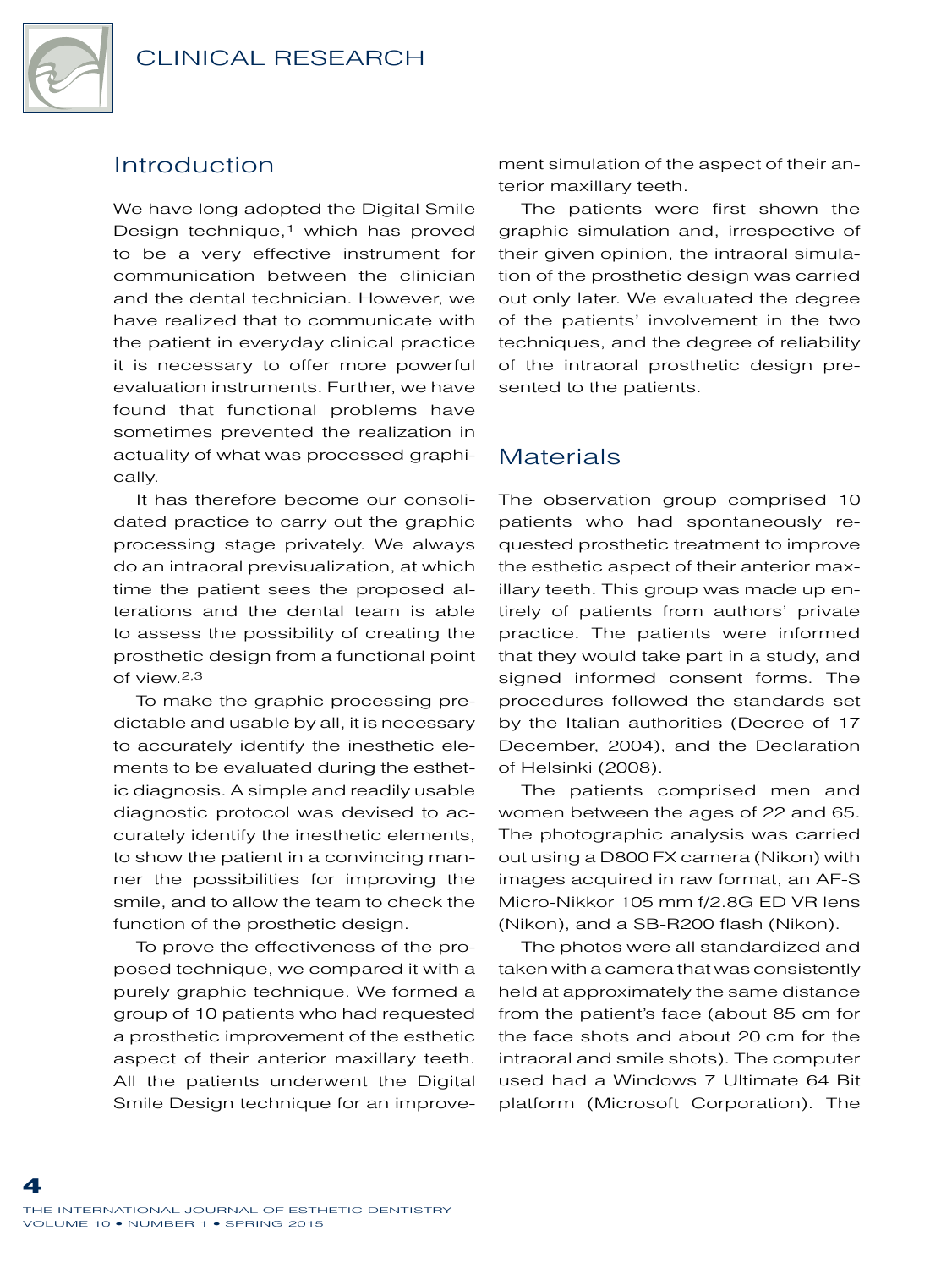

#### This does not make sense?

graphic processing software was Photoshop CS6 Extended (Adobe Systems), and the software used to collect the performed analyses was PowerPoint 2010 (Microsoft Corporation).

The transparent templates used to analyze the preoperative photos had white outlines with a transparent background in PNG format, and were prepared by tracing photos of clinical cases solved, or schemes other publications.<sup>4,5</sup> The common characteristic shared by the different transparent templates is the absolute symmetry with respect to the midline.

The Digital Smile Design technique was used for the smile analysis and the graphic previsualization. The previsualization mask technique was indirect.3 The impressions for the study models and for the models used for the diagnostic wax-up were consistently taken with Flexitime Light Flow and Medium Flow silicon (Heraeus Kulzer). The resin used to perform the intraoral previsualization was Luxatemp Star (DMG Dental) with bis-acrylic resins.

## **Methods**

#### Digital Smile Design technique

The preoperative photos were taken according to the described technique and were transferred onto the computer. Once the photos had been analyzed and the elements for alteration identified, the images were processed using Photoshop CS6 software.

After processing, the images were converted into JPEG format and mounted on PowerPoint slides. The PowerPoint presentation was shown to the patients to explain the situation of departure and the expected outcome.

The patients were then interviewed and asked:

- **Number 19 Milkery had enough informa**tion for them to accept the proposed therapeutics.
- Whether they wanted to proceed with the proposed work.
- Why, in the case of a negative answer, they did not want to proceed.

### Photographic-assisted prosthetic design technique

The aim of the photographic-assisted prosthetic design technique is to provide the team with instruments to:

- Systemically analyze the patient's smile and divide the observation areas.2
- I Identify the inesthetic elements to be corrected and perform an inesthetic diagnosis.
- Draw up precise quidelines for the diagnostic wax-up.
- Create, do a clinical trial, and possibly alter the previsualization mask.
- Perform the functional and esthetic prognosis.

The technique is divided into different steps:

 $\blacksquare$  The patient stands holding a small hand mirror. The team interviews the patient to attempt to understand what the patient dislikes about his/ her smile. The patient is often able to point out an inesthetic aspect but is unable to grasp its cause. It is the task of the team to identify these elements.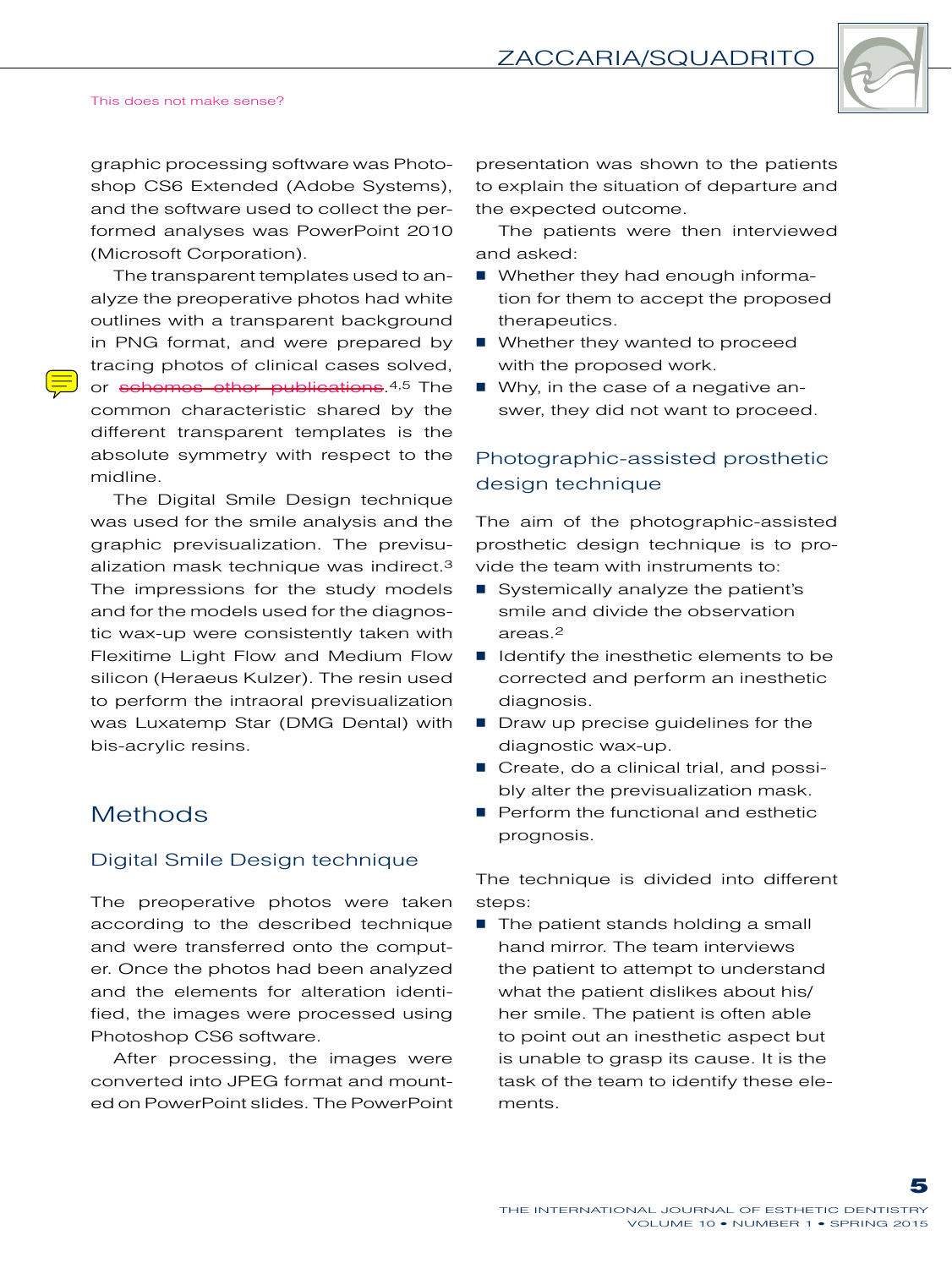

- The team takes a series of coded photos for the case study and discharges the patient.
- $\blacksquare$  The team analyzes the preoperative photos with the aid of transparent templates, diagnoses the inesthetic aspect/s, and draws up guidelines for the diagnostic wax-up.
- The technician performs a diagnostic wax-up according to the given guidelines.
- The technician makes a silicone shell on the diagnostic wax-up. The dentist fills this shell with resin and places it on the patient's teeth.
- $\blacksquare$  The dentist creates the previsualization mask over the patient's teeth according to the proposed technique.
- $\blacksquare$  The team repeats the set of coded photos for the case study and makes the necessary changes to the previsualization mask.
- Only once the team is satisfied with the outcome is the patient allowed to look in the mirror.
- $\blacksquare$  The team interviews the patient, who stands about a meter away from a large mirror. If requested to do so by the patient, the team makes further alterations to the previsualization mask.
- $\blacksquare$  The team evaluates the static and dynamic occlusal function and makes a functional and esthetic prognosis.
- Only once the patient is completely satisfied does the team repeat the set of coded photos of the previsualization mask as a guideline for creating the provisional and definitive prosthesis.

*Systematic analysis of the patient's smile and division of observation areas* The team takes the following set of coded photos for the case study:

- $\blacksquare$  Preoperative frontal photo of the face with smile.
- Preoperative frontal photo of smile.
- Preoperative intraoral photo from 8 to 8.
- $\blacksquare$  Preoperative intraoral photo from 4 to 4.
- Preoperative intraoral photo from 4 to 4 with black occlusal background.

The patient is discharged and the photos are transferred onto the computer. Photoshop CS6 is used to analyze the preoperative photos and identify the elements for alteration by means of the transparent templates. The processed photos are transferred onto PowerPoint slides of 20 x 60 cm format, on a lightgrey background.

The inserted photos are all reduced in size to different heights, arranged horizontally, and aligned vertically:

- 18 cm high if inserted individually.
- 15 cm high if inserted in pairs.
- 12 cm high if inserted in threes.

Comments are written at the bottom of each slide.

## *First analysis: preoperative frontal photo of the face with smile*

This is performed by superimposing the digital facebow (Fig 1).

This template serves to orient the patient's face by superimposing the bipupillary line over the upper horizontal line of the digital facebow. It is assumed that the horizontal line corresponds to the bipupillary line.6 Consequently, when the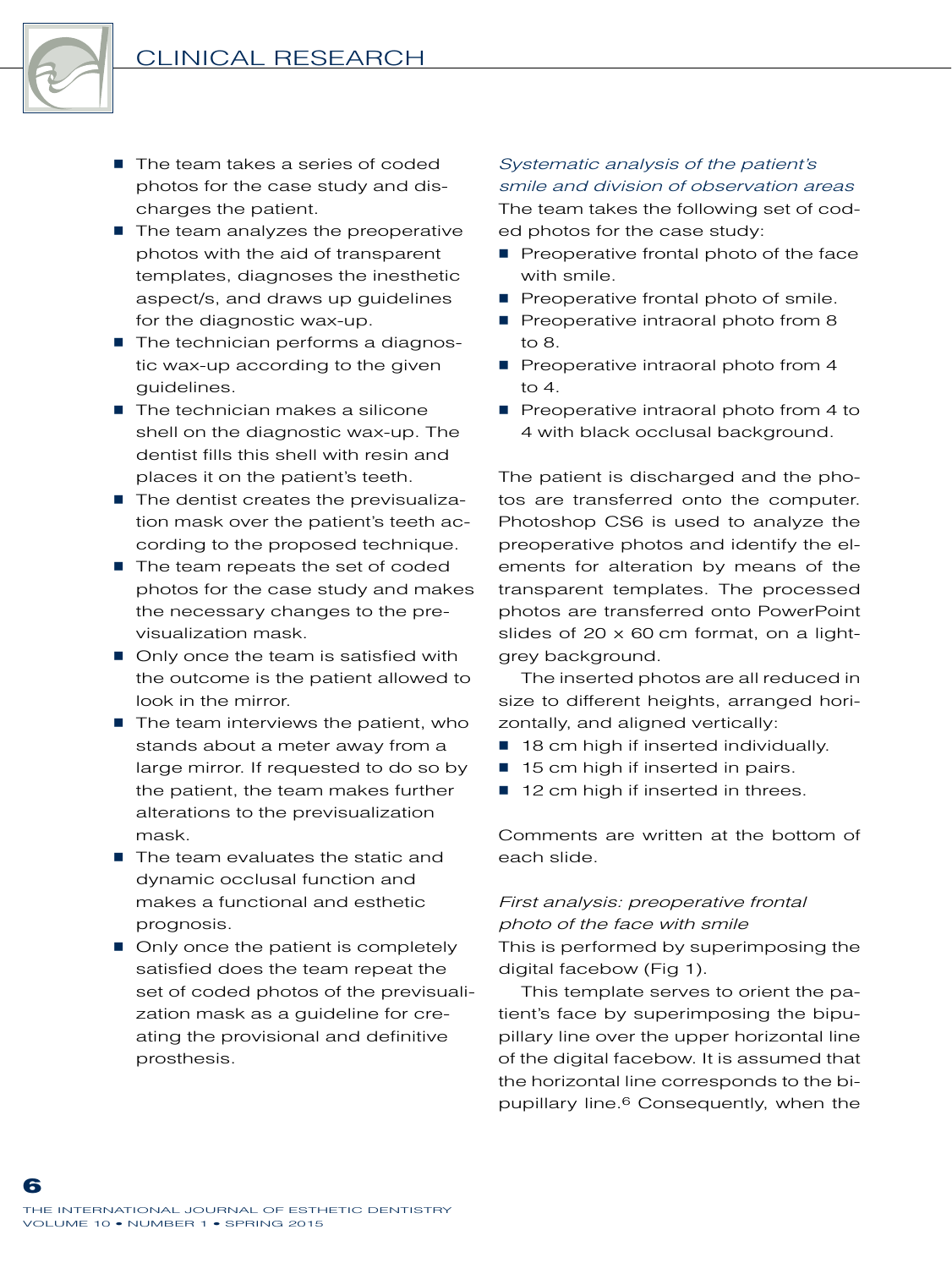

face is rotated, the smile will also be correctly oriented to the horizon line.

The observation areas are divided by analyzing the different elements of the smile separately:

- The line that joins the labial commissures to the horizontal line.
- $\blacksquare$  The facial midline and the upper dental midline.
- The upper dental midline and the lower dental midline.

#### *Second analysis: preoperative frontal photo of smile*

This is performed by superimposing the digital facebow. To be certain that this photo is correctly oriented with regard to the horizon line, the photo of the oriented face is used as a reference (Fig 2).

- $\blacksquare$  The photo of the smile making up the face is significantly enlarged on a new slide. Since it is an enlargement, the result is very grainy (PowerPoint). The photo is imported into Photoshop CS6.
- $\blacksquare$  The preoperative frontal photo of the smile is reduced to 50% by the transparency tool and is highly detailed.
- The preoperative frontal photo of the smile is superimposed over the enlarged photo and is oriented in the same way.
- $\blacksquare$  The photo of the smile making up the face is cancelled.
- $\blacksquare$  The transparency of the preoperative frontal photo of the smile is brought back to zero (0) so that the preoperative frontal photo of the smile is correctly oriented with the horizon. The oriented photo is imported into PowerPoint.
- $\blacksquare$  The base of the digital facebow is superimposed.

Fig 1 Case I: Assessing the possible rotations to be made to the photo of the patient's face.





**Fig 2** Case I: Preoperative condition of front smile.

The following aspects are analyzed:

- **Parallelism of the curved line of the** lower lip with the horizon line.
- **Parallelism of the incisal edge with** the lower lip curve.
- **Parallelism of the intercanine line that** joins the homolateral canine orient with the horizon line-
- The symmetry between the two sides of the incisal edge.
- The symmetry of the labial corridors.
- Author, please check. OK?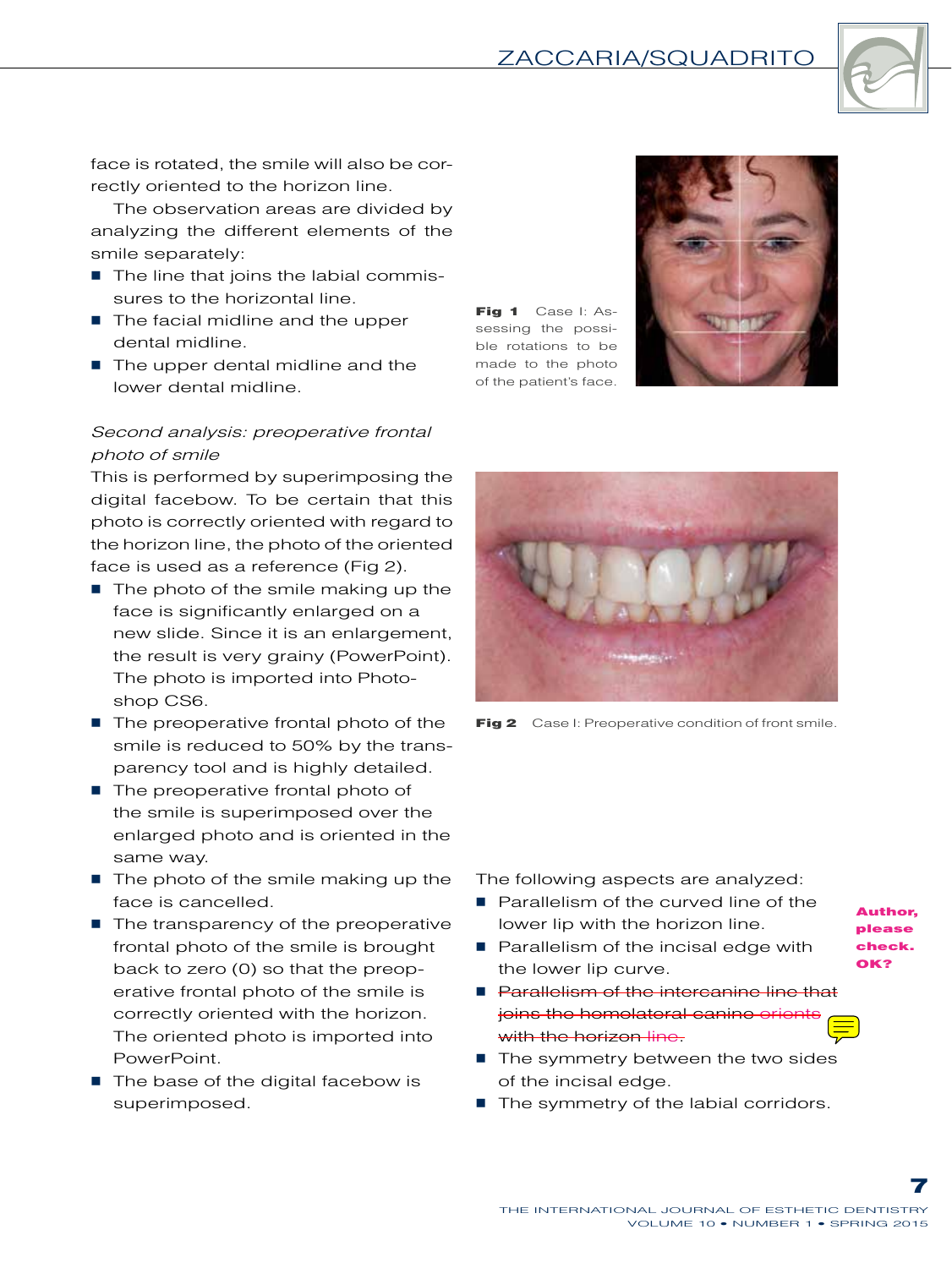



Fig 3 Case I: Preoperative intraoral condition from 8 to 8.



Fig 4 Case I: Superimposition of the template most suitable to the composition of the patient.

#### *Third analysis: preoperative intraoral photo from 8 to 8*

This is performed by superimposing the digital facebow. To be certain that this image is correctly oriented with regard to the horizon line, the same technique is employed as for the second analysis (Fig 3).

The following aspects are analyzed:

- Whether there are large disharmonies horizontally at the posterior sectors (dental axes).
- Whether there are large disharmonies vertically at the posterior sectors (curve of Spee).
- Whether a possible alteration of only six anterior teeth would create problems when contrasted with the posterior sectors.

The aim of these three analyses is to split any single, large problem into various smaller problems in order to more easily identify which zones require alterations.

#### *Identify the inesthetic elements to be corrected and perform an inesthetic diagnosis*

#### *Fourth analysis: preoperative intraoral photo from 4 to 4*

This is performed by superimposing dental templates (Fig 4). To be certain that this image is correctly oriented with regard to the horizon line, the same technique is employed as for the second analysis.

The dental templates are part of a library of files in PNG format classified according to the form of the teeth and the composition of the anterior group.4

The principle is the same as that for different forms of commercially available teeth for the total prosthesis. Just as the technician chooses the most suitable forms of commercially available teeth, so we choose the template that best suits the patient's teeth. The templates are made up of the contour of the six anterior teeth so that it is, to all intents and purposes, like one single image.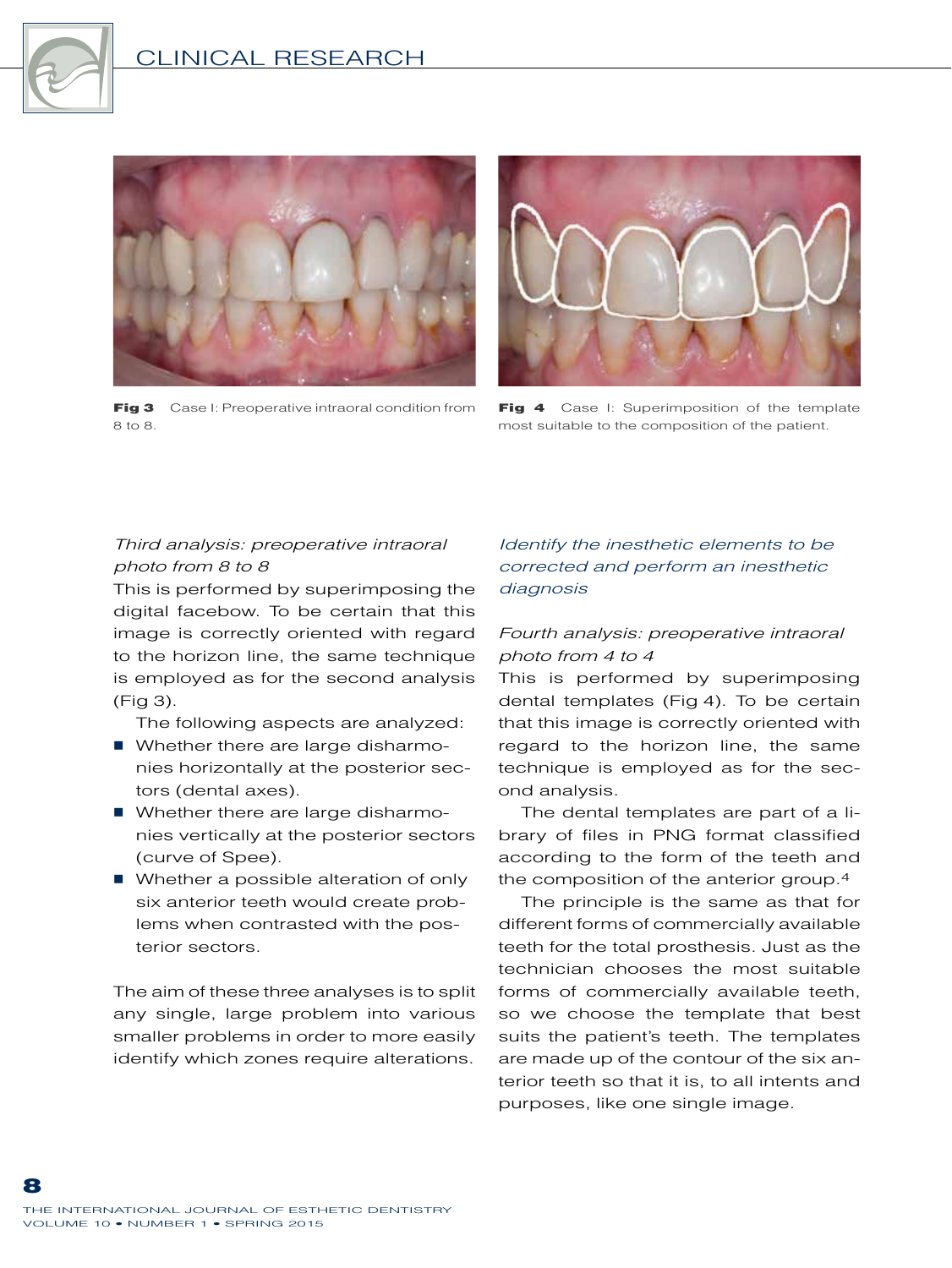

The templates are used systematically, adapting the one that best corresponds to the shape of the most significant tooth of the preoperative intraoral photo from 4 to 4. The selected template is altered in size to best suit the patient's six anterior teeth.

The following aspects are analyzed:

- $\blacksquare$  The perception of the symmetry in general.
- The perception of dominance of the central incisors.
- The width/length ratio of the six anterior teeth.
- $\blacksquare$  The zenith symmetry of the gingival margins.
- The correspondence of the transparent templates with the mandibular teeth.

The slide is marked in detail, tooth by tooth, indicating which areas require treatment.

#### *Fifth analysis: preoperative intraoral photo from 4 to 4 with black occlusal background*

This is performed by superimposing dental templates. To be certain that this image is correctly oriented with regard to the horizon line, the same technique is employed as for the second analysis.

Having only a black background with no image of the mandibular teeth makes it easier to identify the alterations that need to be made to the anterior maxillary teeth (Fig 5).

The slide is marked in detail, tooth by tooth, indicating which areas require treatment.



Fig 5 Case I: With a black background it is easier to grasp the changes to be made to the anterior maxillary teeth.

#### *Sixth analysis: preoperative intraoral photo from 4 to 4 with black occlusal background*

This is performed by superimposing the interincisal angle analysis. The interincisal angles have a strong influence on the definition of the negative space that exists between the mandibular and maxillary teeth when the patient opens his/her mouth slightly from the head-tohead position. The interincisal angles look like an inverted V, and are different sizes:

- The smallest and most symmetric angle lies between the two central incisors.
- A slightly larger angle lies between the lateral and central incisors. This angle is not vertical but slightly open in a distal sense.
- An even larger (vertical) angle lies between the lateral incisors and the canines.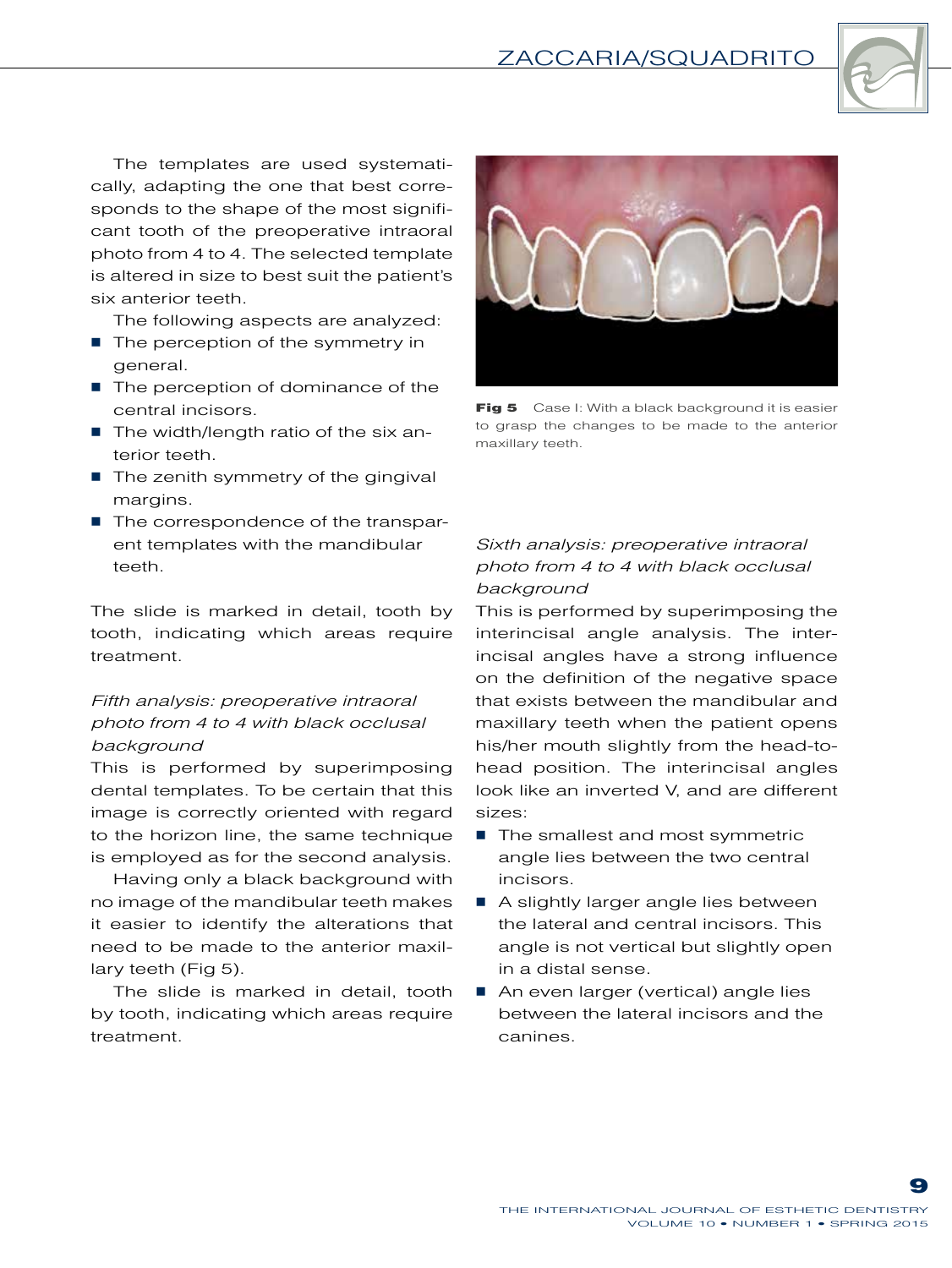





Fig 6 Case I: Analysis of the interincisal angles. Fig 7 Case I: Analysis of the axial inclination of the six anterior maxillary teeth.

The vertical position of the V apex is even more apical moving distally, and follows the lower-lip curve (Fig 6). As the largest interincisal angle lies between the lateral incisor and the canine, one of the most frequent errors is not obtaining symmetry between these two angles.

The slide is marked in detail, tooth by tooth, indicating which areas require treatment.

#### *Seventh analysis: preoperative intraoral photo from 4 to 4 with black occlusal background*

This is performed by superimposing the anterior axial alignment. The aim is to evaluate the axial inclination of the six anterior maxillary teeth. The anterior teeth axis is perfectly vertical only in the central incisors.

It is generally recognized and accepted that the maxillary anterior teeth show an axis inclination that becomes increasingly accentuated moving from the central incisors towards the canines (Fig 7).

The axial inclination is due to the fact that these teeth are perceived by their mesial surface. The posterior teeth, from

the first premolar on, are perceived in the same way as the canines and maintain the axis parallel to the canine axis, but their visibility is reduced due to a perspective effect. One of the most common errors is to alter the teeth using parallel axes, resulting in them appearing like piano keys.

The slide is marked in detail, tooth by tooth, indicating which areas require treatment.

The aim of these four analyses is to precisely identify which areas alter the general harmony of the smile in order to make a detailed diagnosis of the inesthetic aspect. The diagnosis consists of a detailed summary of all the highlighted points.

#### *Drawing up precise guidelines for the diagnostic wax-up*

The detailed summary of all the highlighted points is the point of departure for drawing up the guidelines for the diagnostic wax-up. The team inserts into PowerPoint the different photos altered with the transparent templates, together with the initial unaltered photo.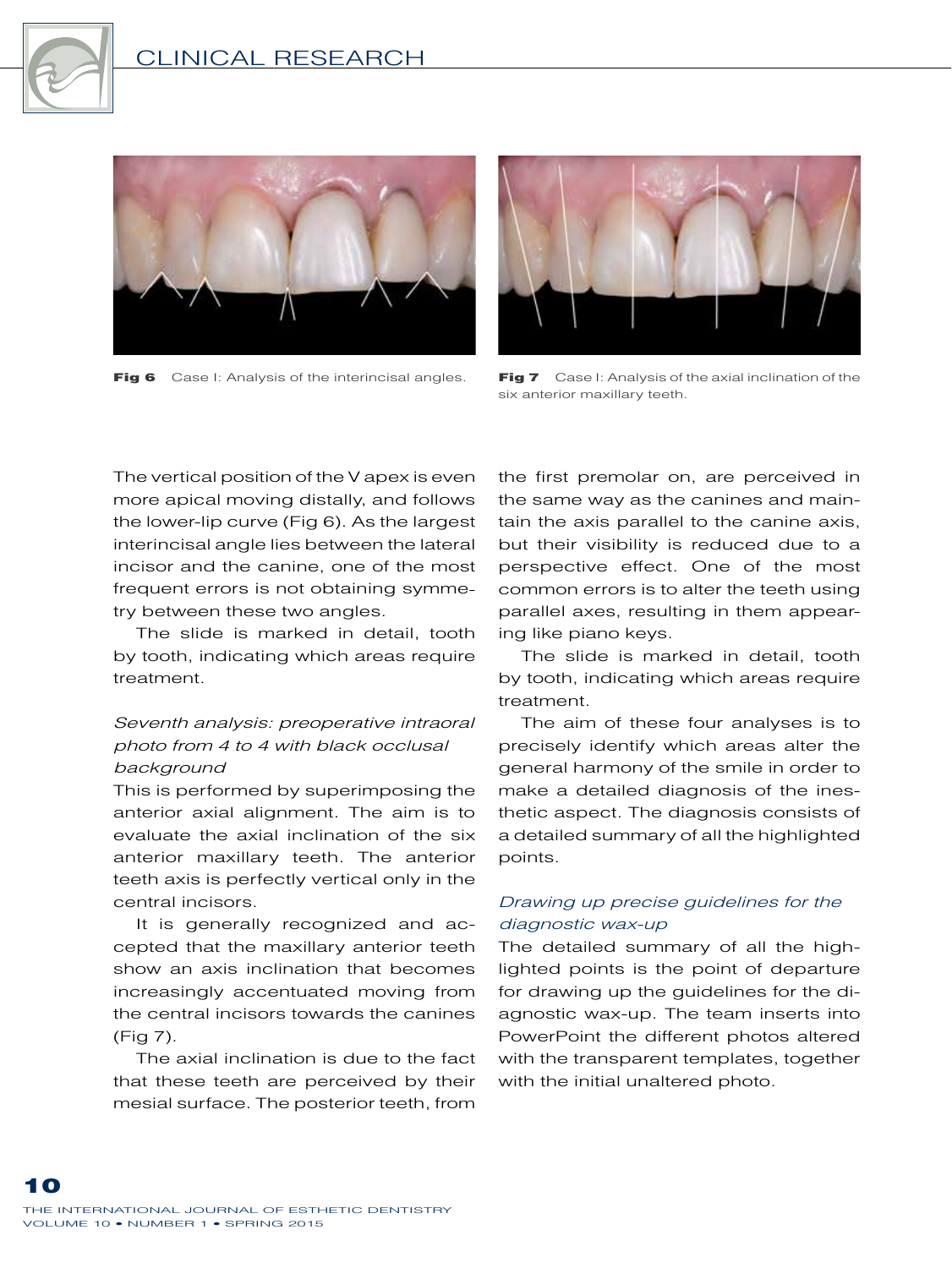

For each slide, the team writes the diagnostic wax-up guidelines below the two photos. The last slide gives a summary of all the alterations to be made with the diagnostic wax-up. The PowerPoint file containing the inesthetic diagnosis and the diagnostic wax-up guidelines is saved as a PDF file to reduce its size, then e-mailed to the technician.

#### *Creation, clinical trial, and possible alteration of the previsualization mask*

The technician makes the diagnostic wax-up according to the guidelines given on the PDF file (Fig 8).

A silicone shell is then made on the diagnostic wax-up. It is filled with resin and positioned over the patient's teeth. The strength of the silicone shell is the modeling that follows the ideal gingival margin and minimal soft-tissue compression. Therefore, it is easy to remove the excess resin and to immediately begin the esthetic and functional analysis (Fig 9).

The dentist isolates the teeth with Vaseline and, having injected the Luxatemp Star auto-polymer resin, positions the mask over the teeth (Fig 10).



Fig 8 Case II: The diagnostic wax-up.



Fig 9 Case II: Silicone shell to be placed on patient's teeth.



Fig 10 Case II: Silicone shell with resin to perform the previsualization mask.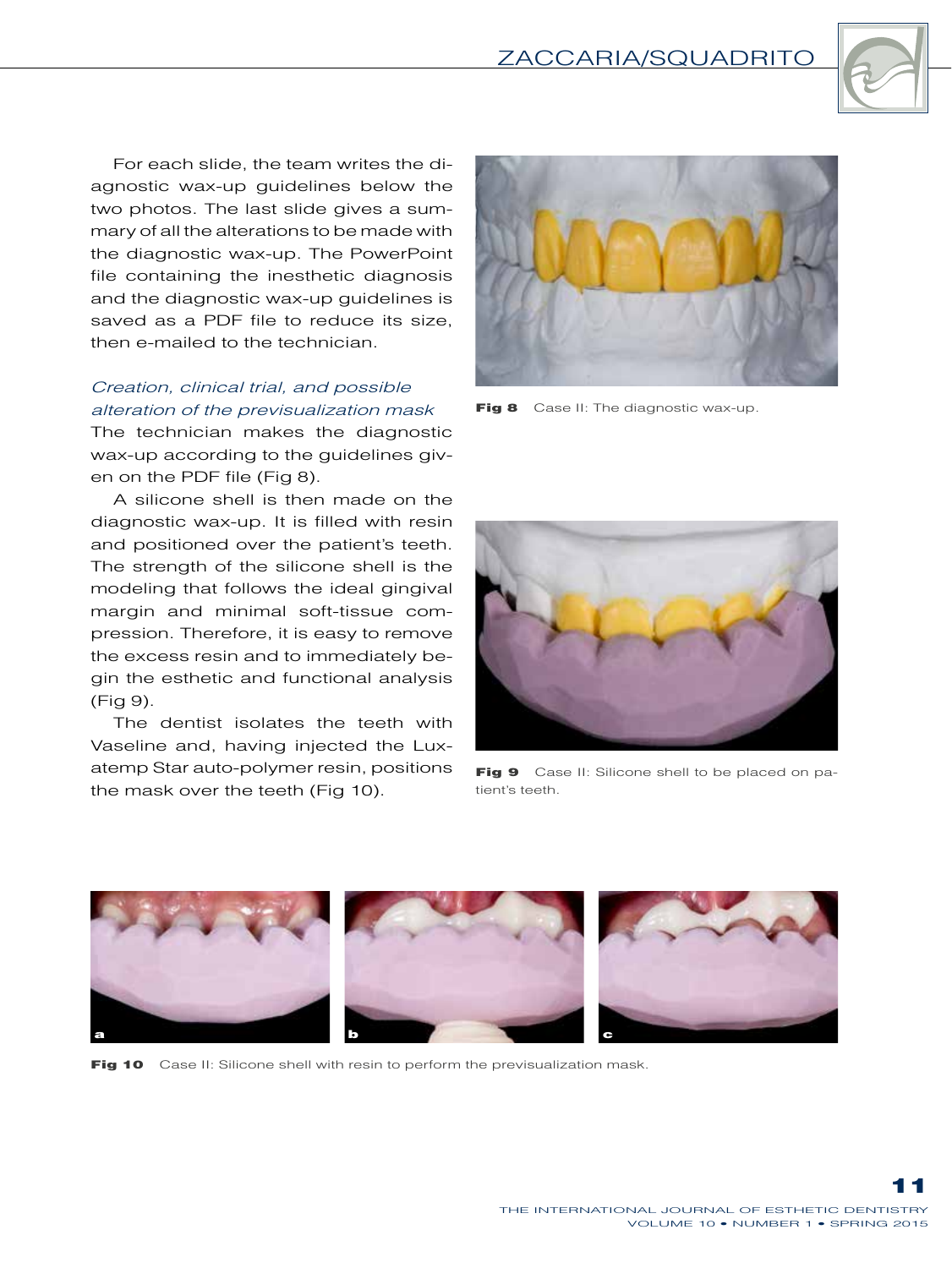



Fig 11 Case II: Esthetic and functional control of the previsualization mask.

The team checks the static and dynamic function of the dental contacts and the phonation. The patient is then asked to stand, and the same set of five photographs are taken as for the systematic analysis of the smile (Fig 11).

The crux of the technique is the intraoral analysis of the prototype. Since

the patient's conditions of departure are the most disparate, three methods of approach to the previsualization mask have been identified to rationalize the systematics:

- Additive previsualization.
- Subtractive previsualization.
- **Functional previsualization.**



Figs 12a and 12b Case III: Further alterations may be made with composite resin (in this case, with the removal of the diastema that the patient previously wanted to keep).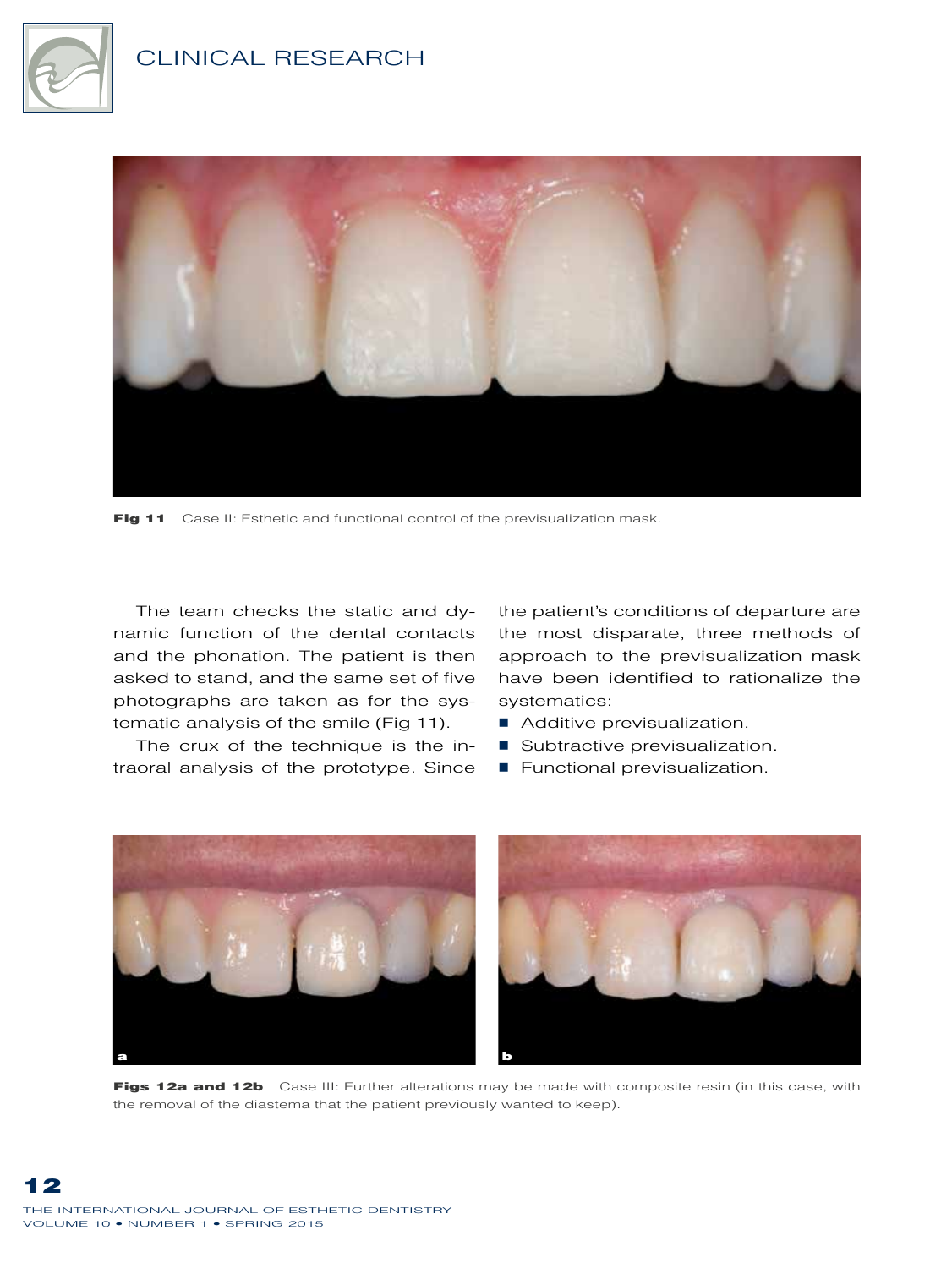



Figs 13a and 13b Case III: Before and after, keeping the laterals slightly rotated as requested by the patient.



Figs 14a to 14c Case IV: A black line shows the part to be removed. It is merged with a black background inside the mouth so as to highlight only the exposed white teeth (in particular, see vestibular side of 13).

#### Additive previsualization:

This refers to the condition in which the previsualization mask is larger than the patient's teeth (Figs 12a and 12b). It is the easiest condition to perform and test. The patient observes him/herself with the mouth both open and closed (Figs 13a and 13b).

#### Subtractive previsualization:

This refers to the condition in which the previsualization mask is smaller than the patient's teeth (Figs 14a to 14c). It is the most difficult condition to perform and test. It is necessary to resort to optical strategies, using a black pen and black

background. The patient observes him/ herself only with the mouth open, with a black background in position (Figs 15a and 15b).

#### Functional previsualization:

This refers to the condition in which the previsualization mask must restore a missing function (Figs 16a and 16b). It is a difficult condition to test because the typical thinness of the resin is often not sufficiently resistant to the functional stresses during the tests. In this case, the patient must try the phonation and the disclusions with extreme caution and delicacy.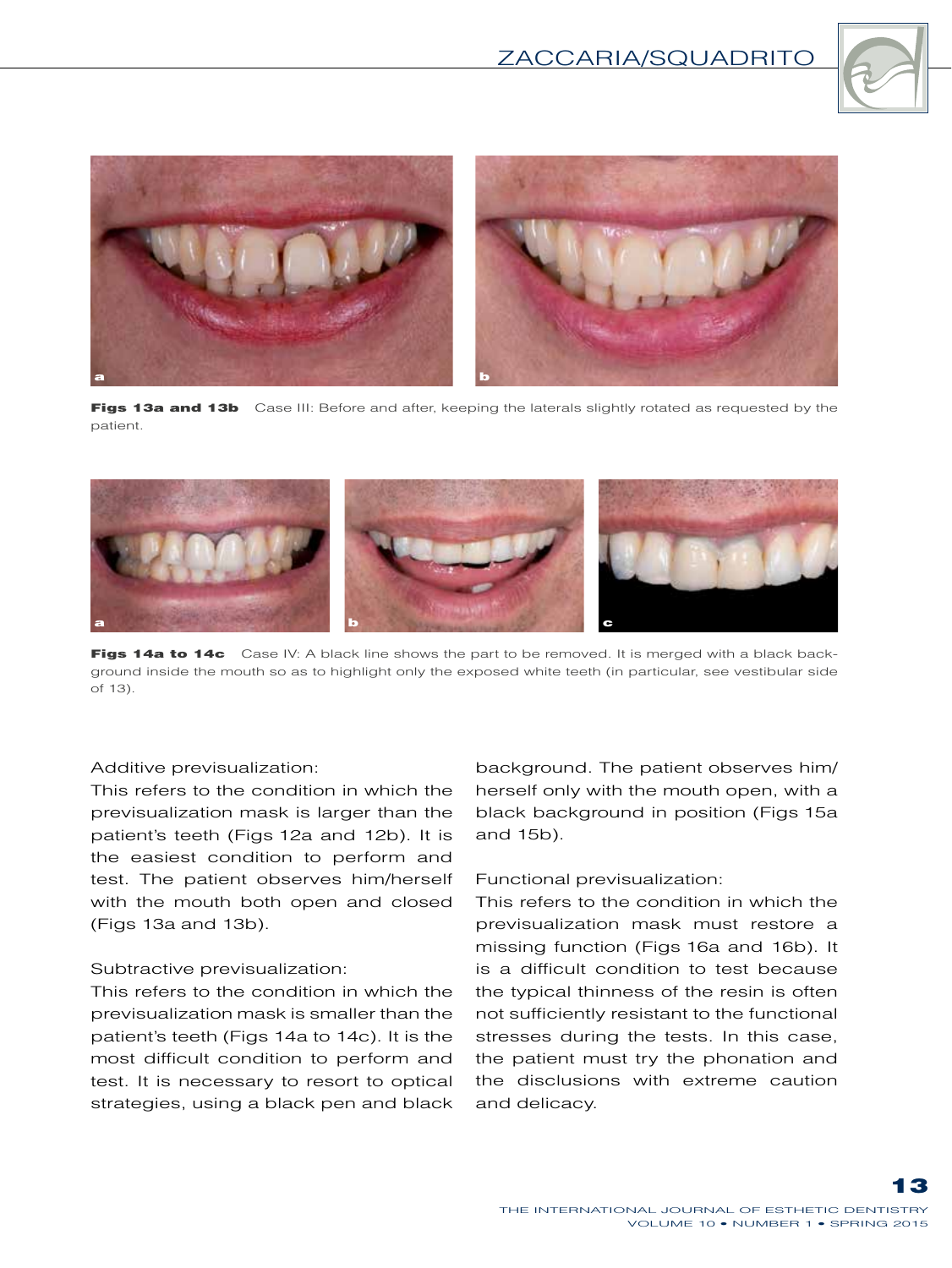



Figs 15a and 15b Case IV: Before and after shortening the tooth length as requested by the patient.



Figs 16a and 16b Case V: Initial analysis. Although the patient asked the team to resolve the problem of old fillings on the central incisors, and to reshape the conoid lateral incisors, it is shown clinically that a working interference on 12 and 11 would have been a serious risk factor for the laminate veneers.



Figs 17a and 17b Case V: Despite taking into account (with the diagnostic wax-up) the problem of the reduced right canine guide, an intraoral alteration with added resin composite on 13, 12 and 11 had to be made to give greater support to the laterality and symmetry of the dental composition.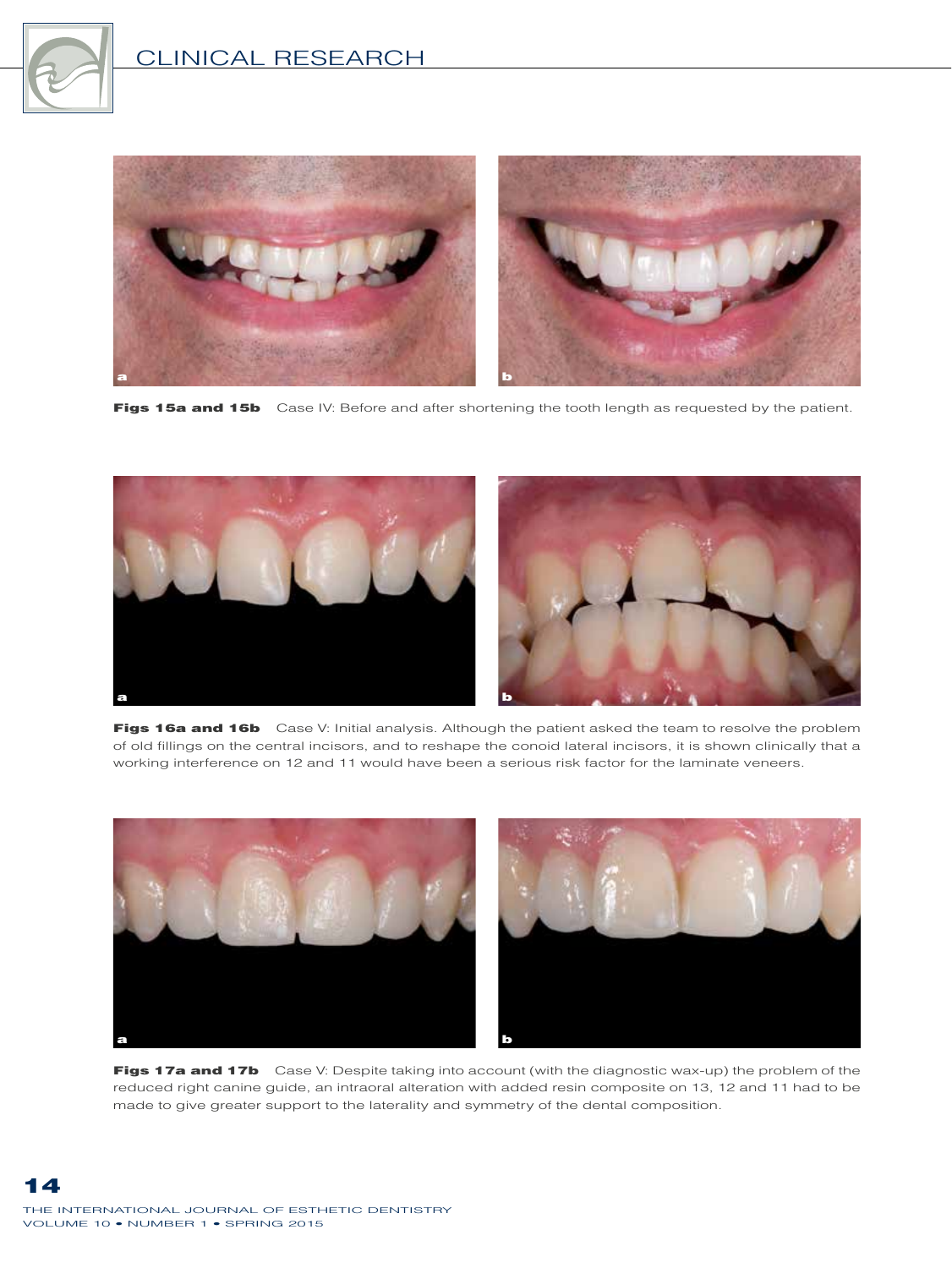



Fig 18 (a) Case V: Fully respected function. Despite the initial design involving only four teeth, it was necessary to make the patient aware of the need to also involve the canine in the prosthetic rehabilitation. (b to d) Case V: The final case.

At this stage, the patient is still not involved in the decision-making process and so is not yet asked to look in a mirror. The photographs are immediately transferred onto the computer for evaluation. The team, irrespective of the opinion of the patient (to avoid being influenced), analyzes the photographs of the previsualization mask on the monitor. The larger the monitor, the better it is to identify the corrections that need to be made.

It is almost always necessary to make intraoral alterations to the previsualization mask because the patient's posture

and the dynamics of the lips may cause unpredictable situations on the articulator (Figs 17a and 17b).

For each alteration made to the previsualization mask, the entire set of photos is repeated again and analyzed once more on the monitor. During this step, it is no longer necessary to resort to superimposing transparent templates over the images. Only when the team is completely satisfied with the result does the patient become involved in evaluating the outcome (Figs 18a to 18d).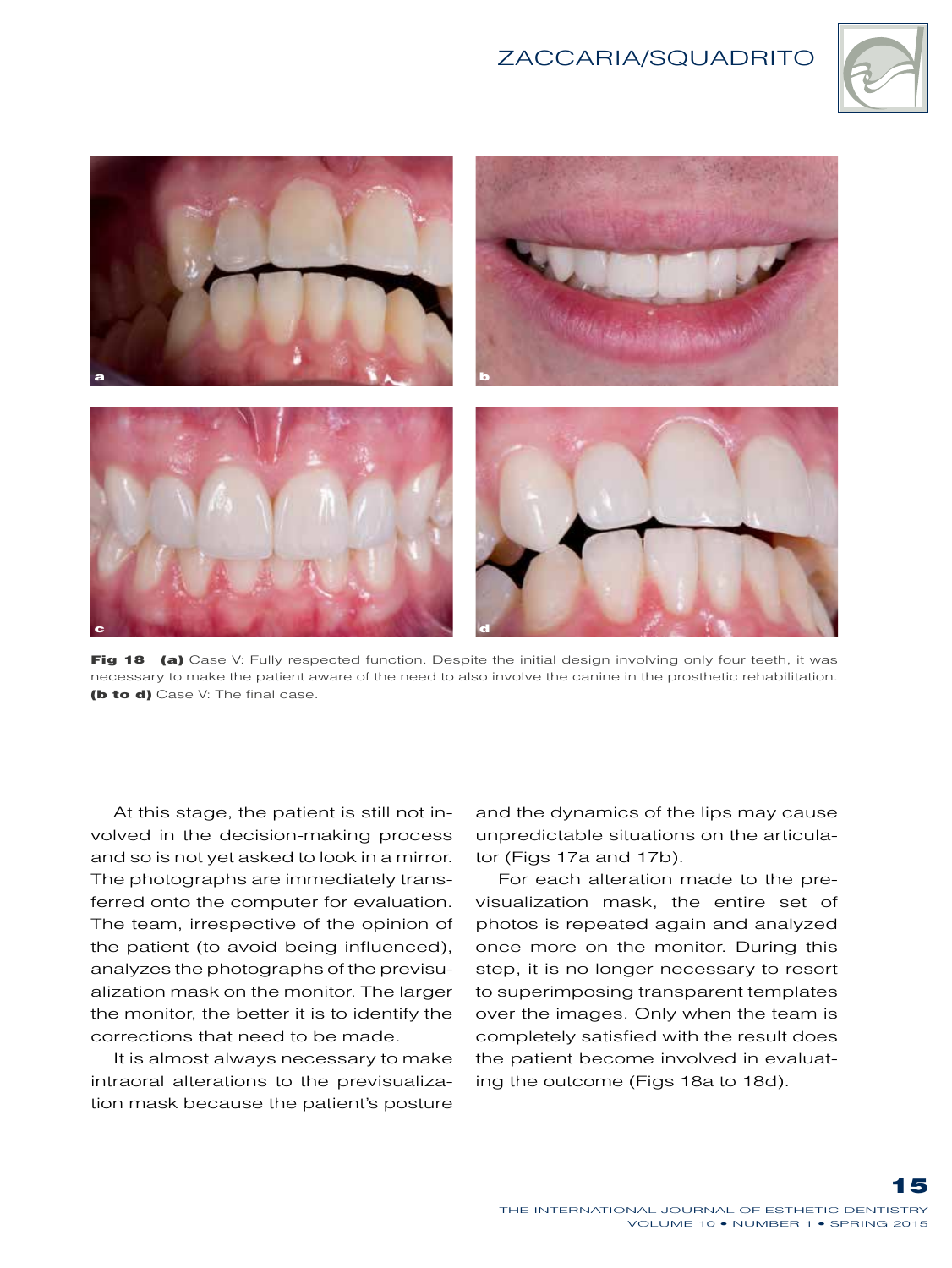



Figs 19a to 19d Case II: The final case with regularization of the shapes, the color, and the surface texture.

#### *The team interviews the patient, who stands about a meter away from a large mirror*

It is important that the patient looks at his/her reflection in a large mirror from the distance of about a meter to evaluate how the smile is integrated in the face. This is also to ensure that the patient is not distracted by the inevitable imperfections of the previsualization mask. This is the only way of involving the patient objectively in the decision-making process.

The team interviews the patient asking:

- Whether the patient has enough information to accept the proposed therapeutics.
- Whether the patient wants to proceed with the proposed work.
- Why, in the case of a negative answer, the patient refuses to proceed.

#### *Performing the functional and esthetic prognosis*

Once the alterations have been made and the patient is completely satisfied with the esthetic aspect, the static and dynamic checks are carried out. One of the fundamental points of the proposed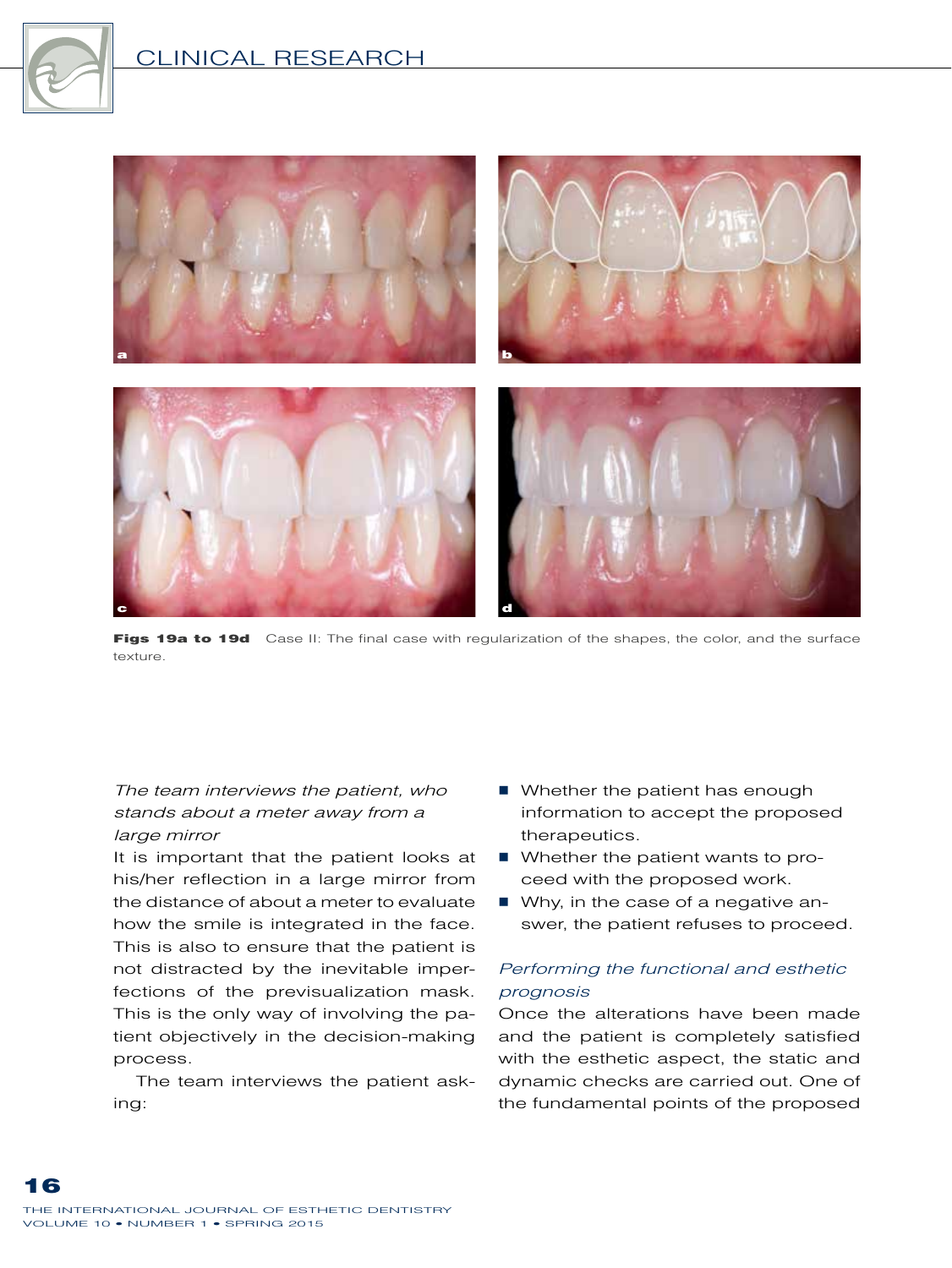



Figs 20a to 20d Case I: The final case.

technique is that the functional analysis cannot be performed by a simple computer evaluation.

Changing the shape of the teeth often results in functional interferences that must be checked thoroughly in order not to incur functional disorders or restoration fractures. To eliminate these functional interferences it may be necessary to alter the shape of the teeth. In such cases it is necessary to start the entire photographic-assisted prosthetic design technique from the beginning again.

It is only when esthetics and function are in perfect harmony that a positive esthetic and functional prognosis can be made. This is no more than a checklist of changes to be carried out and possible problems that may occur, identified during the prototype testing. This checklist will be used by the clinician to create the tooth preparations according to the technician's needs (Figs 19a to 19d).

The concept of reliability of the prosthetic design means being certain of repeating the changes made to the natural teeth with the personalized prototype, both in the provisional and in the definitive prosthesis (Figs 20a to 21d).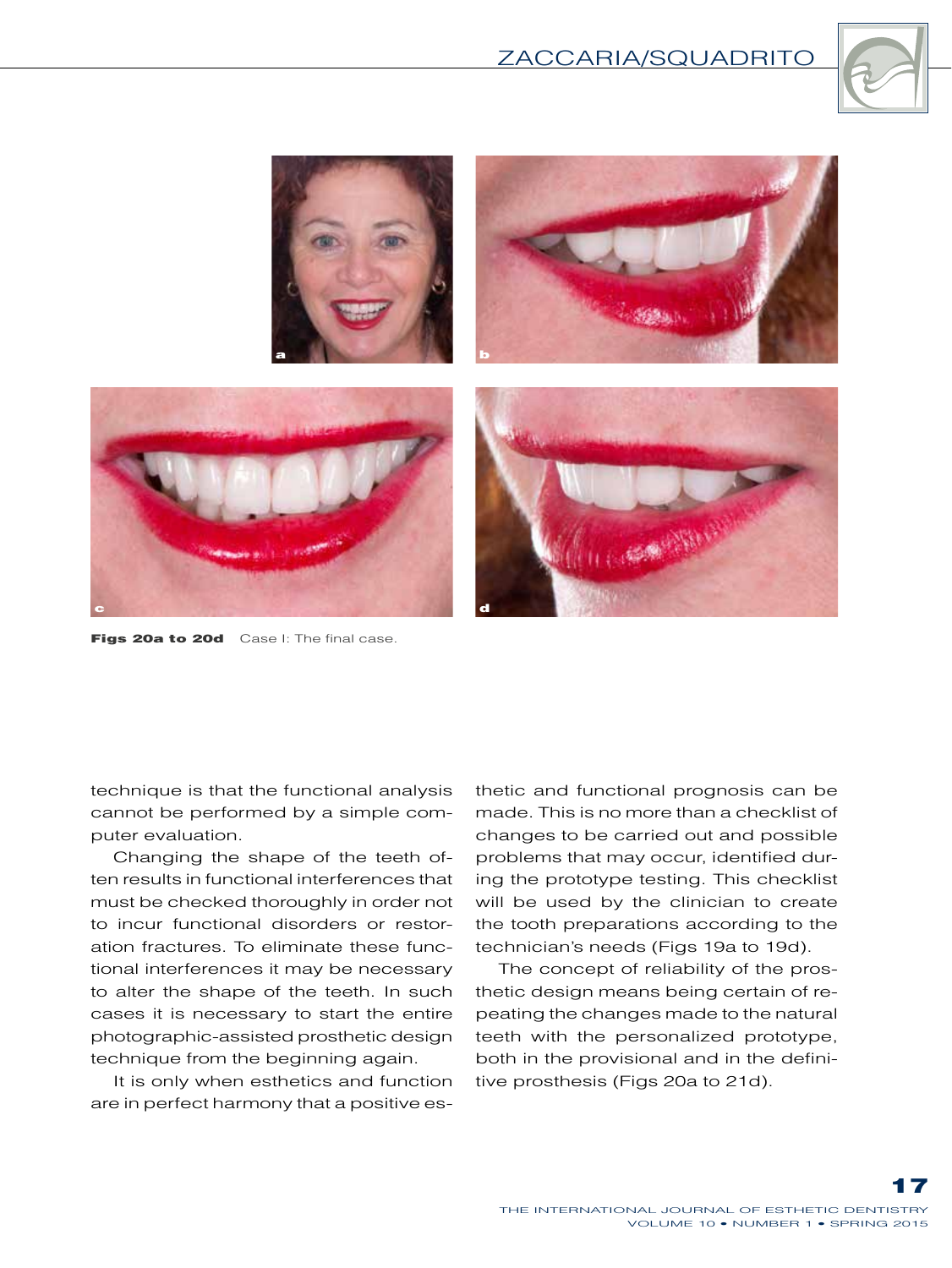



Figs 21a and 21b Case I: Final outcome in line with the prosthetic design.

*Photographs of previsualization mask taken as guideline for creating provisional and definitive prosthesis* Once the functional and esthetic prognosis has been made, a final set of coded photographs of the previsualization mask are taken and the impressions of the previsualization mask are made:

- Photo with frontal previsualization mask of the face with smile.
- Photo with frontal previsualization mask of smile.
- Photo with intraoral previsualization mask from 8 to 8.
- Photo with intraoral previsualization mask from 4 to 4.
- Photo with intraoral previsualization mask from 4 to 4 with black occlusal background.

Once the esthetic and functional target is reached, the team proceeds to prepare the teeth. The APT technique<sup>7,8</sup> is used when it is necessary to prepare porcelain laminate veneers.

## **Results**

The results have been divided into two criteria:

- Degree of patient acceptance according to the system of presentation of the prosthetic design.
- Need to make changes to the definitive prosthesis with respect to the prosthetic design.

Table 1 shows the results of the degree of acceptance of the Digital Smile Design technique. Only 30% of patients would have accepted undergoing prosthetic therapies after having only examined the simulations of the alterations on the computer monitor. Of the patients who refused the therapeutic proposal, 75% reported not having enough information to accept the therapeutic proposal. The remaining 25% reported that they did not consider the changes to be correct.

Table 2 shows the results of the degree of acceptance of the proposed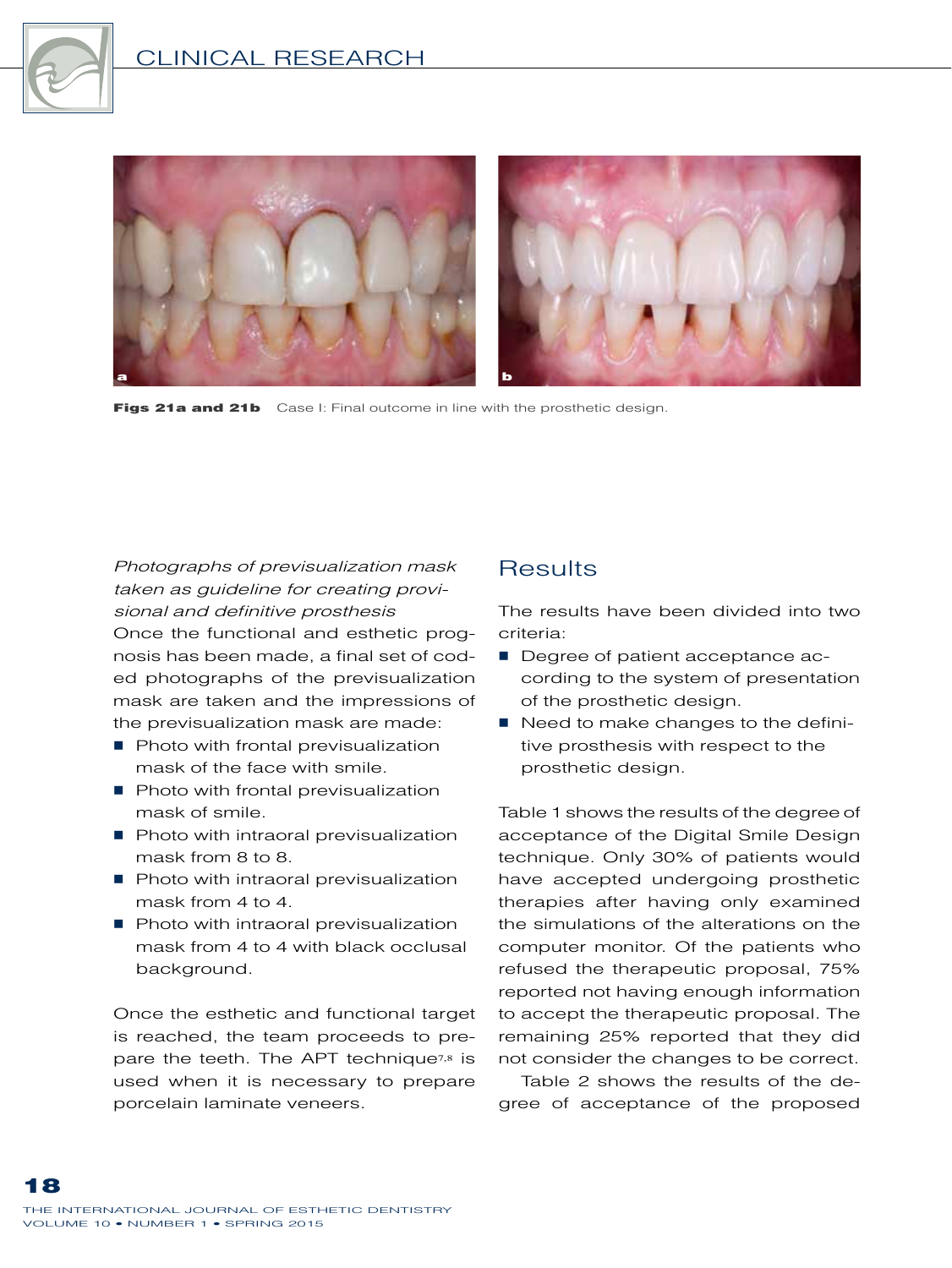

| <b>Years</b> | <b>Patients</b> |                         |              |                |           |           |                |     |              |    |  |
|--------------|-----------------|-------------------------|--------------|----------------|-----------|-----------|----------------|-----|--------------|----|--|
|              | $\blacksquare$  | $\overline{\mathbf{z}}$ | $\mathbf{3}$ | $\overline{4}$ | 5         | 6         | $\overline{ }$ | 8   | $\mathbf{9}$ | 10 |  |
| $20 - 30$    | <b>No</b>       |                         |              |                |           |           |                |     |              |    |  |
| $30 - 40$    |                 |                         |              |                |           | <b>No</b> |                |     |              | No |  |
| $40 - 50$    |                 |                         |              | <b>No</b>      | <b>No</b> |           |                |     | <b>No</b>    |    |  |
| 50-60        |                 |                         |              |                |           |           |                |     |              |    |  |
| 60-70        |                 | <b>No</b>               | Yes          |                |           |           | Yes            | Yes |              |    |  |

**Table 1** Acceptance of the therapeutic proposal according to the Digital Smile Design technique

**Table 2** Acceptance of the therapeutic proposal according to the photographic-assisted prosthetic design technique

| <b>Years</b> | <b>Patients</b> |              |              |                |     |      |                |     |              |     |  |
|--------------|-----------------|--------------|--------------|----------------|-----|------|----------------|-----|--------------|-----|--|
|              | $\blacksquare$  | $\mathbf{z}$ | $\mathbf{3}$ | $\overline{4}$ | 5   | 6    | $\overline{ }$ | 8   | $\mathbf{9}$ | 10  |  |
| $20 - 30$    | Yes             |              |              |                |     |      |                |     |              |     |  |
| $30 - 40$    |                 |              |              |                |     | Yes* |                |     |              | Yes |  |
| $40 - 50$    |                 |              |              | Yes*           | Yes |      |                |     | Yes*         |     |  |
| 50-60        |                 |              |              |                |     |      |                |     |              |     |  |
| 60-70        |                 | Yes          | Yes          |                |     |      | Yes            | Yes |              |     |  |

Table 3 Need to make changes to the definitive prosthesis with respect to the prosthetic design

| <b>Changes</b> | <b>Patients</b> |              |              |                         |          |            |          |          |       |    |  |
|----------------|-----------------|--------------|--------------|-------------------------|----------|------------|----------|----------|-------|----|--|
|                |                 | $\mathbf{2}$ | $\mathbf{3}$ | $\overline{\mathbf{A}}$ | 5        | 6          |          | 8        | 9     | 10 |  |
| <b>Yes</b>     |                 |              |              |                         |          |            |          |          |       |    |  |
| <b>No</b>      |                 | $\times$     | $\times$     | $X^*$                   | $\times$ | $\times^*$ | $\times$ | $\times$ | $X^*$ | ⌒  |  |

technique. All the patients accepted the prosthetic proposals after having fitted the previsualization mask. Further, they all reported that they had enough information to accept the therapeutic proposal. Thirty percent of patients (\*) requested further alterations to the prototype before giving their consent to proceed with the prosthetic therapy. These changes proved more pleasing for both the patient and the team.

Table 3 shows the results regarding the need to make changes to the definitive prosthesis with respect to the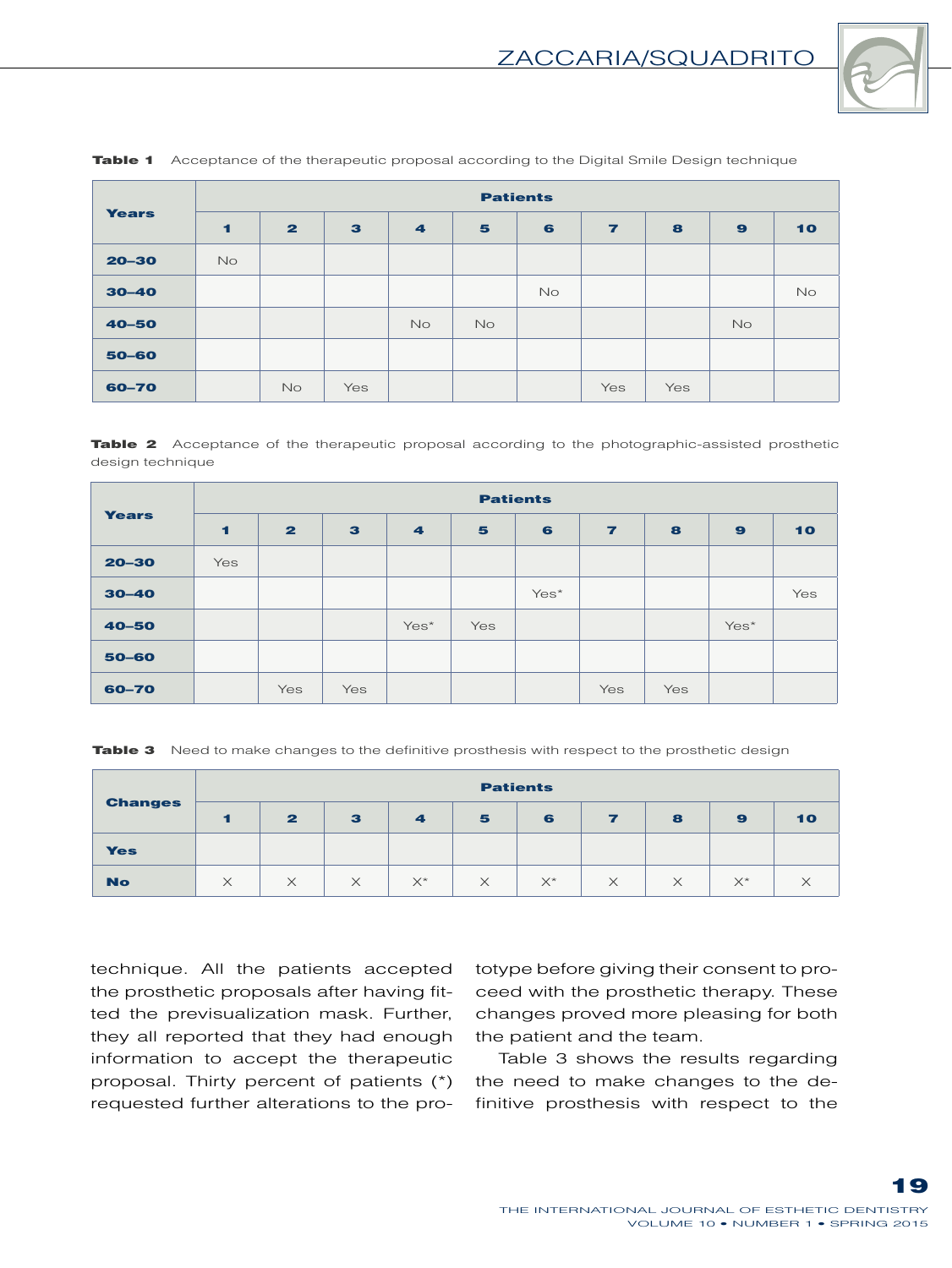

prosthetic design. None of the patients required any alterations to be made from the time of finalizing the provisional to the definitive cementation of the ceramics. It should be pointed out that 30% of patients (\*) asked for further alterations to the prototype before giving their consent to go ahead with the prosthetic therapy. All these patients were below the age of 50.

## Discussion

The photographic-assisted prosthetic design technique consists of a detailed analysis of the intraoral and facial photos of the patient in order to diagnose the inesthetic aspects. Based on the results of the analyses, some prosthetic design prototypes are created to make a functional and esthetic prognosis.

All the subjects who accepted the simulation performed with the graphic previsualization technique are in the 60 to 70 year range. Despite the limits imposed by the small number of subjects taking part in this study, this may suggest that they are less demanding with regard to esthetics than younger subjects. On the other hand, 30% of the subjects who accepted the therapeutic proposal, having evaluated the photographic-assisted prosthetic design technique, requested alterations to be made. These subjects were all in the 30 to 50 year range. One theory for these results is that younger subjects are more demanding regarding esthetics and more attentive to detail than older subjects.

We are of the opinion that the patients' involvement in the decision-making process may not have been possible to attain using a computer simulation alone. Moreover, the intraoral functional and esthetic trial systematically results in the dental team not having to make changes to the definitive work when compared to the personalized previsualization mask technique.

## Conclusion

The photographic-assisted prosthetic design technique has the fundamental aim of systematically attaining a reversible intraoral check of the prosthetic design. The instruments to make an esthetic diagnosis and a functional esthetic prognosis are extremely simple and repeatable.

The proposed technique is easy to perform since the conducted examinations are straightforward and the results, aimed at detecting and correcting inesthetic elements, do not need any particular artistic skill but are within everyone's grasp. Hence, the principles of repeatability and standardization are respected.

We consider that the proposed technique is the only possible way to actively involve the patient in the decision-making process, as the patient is able to see the proposed result directly in the mouth and therefore has enough information to decide whether or not to move onto the realization stage. Further, the possibility of previsualizing cases with subtractive needs or functional doubts enables us to treat all cases.

With regard to other techniques of smile analysis, we believe that presenting the patient with nothing but images of the possible esthetic changes might